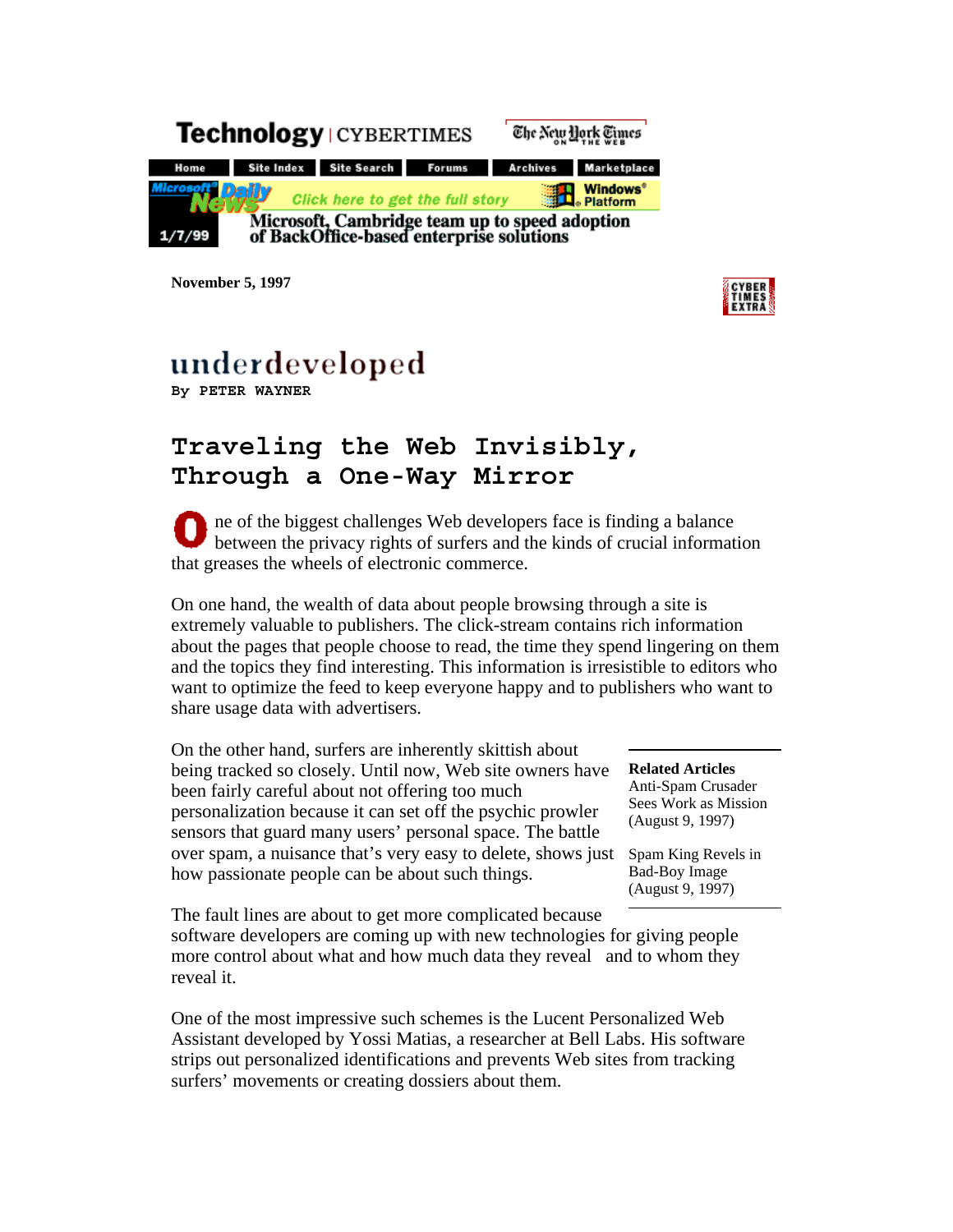The technique is fairly simple. A proxy server sits between your browser and the Web, filtering out personal references. Normally, proxy servers are just fairly transparent parts of a firewall that make requests for your browser because the firewall won't let your machine make the requests itself.

The Personal Web Assistant, however, actually scans the traffic flowing by and changes your name and e-mail addresses so they don't reveal your identity. For example, when some Web site asks for a form that requires your e-mail address, you type " $\mathcal{Q}$ " instead. This is a command that tells the assistant to hide your identity. In this case, the assistant encrypts your address and sends it along. So "pwayner@nytimes.com" might become something like "asfa9340asjdfas@lpwa.com."

Matias has added several neat features. If someone at a Web site you visit gets this address and actually writes to asfa9340asjdfas@lpwa.com, the proxy will decrypt the address and forward the mail. But as an added safety feature, each address is customized for every site. So, if you type "\@" into a form at Bob's Health Data, it would produce an encrypted e-mail address completely different from the one that would be generated at Jerry's Chicken Shack and Cyber Plaza.

This lets users track spammers who may be surreptitiously buying e-mail addresses from Bob's Health Data site. The Web Assistant will block out particular addresses if they start generating too much spam, and you can also do this on a site-by-site basis. If Bob starts making some extra money on the side selling addresses to spammers, you can cut him off without blocking Jerry. E-mail from the Chicken Shack will still work.

One of the biggest advantages to this encrypted e-mail approach is that it is "stateless," meaning that the computer running the Personal Web Assistant doesn't keep track of any data about the user's name or e-mail address. Stateless computers are much easier to maintain because there are no funny states that might occur because of glitches or bugs.

But the term also resonates in a political sense. If there is no state, then there is no information that can be subpoenaed or recovered by an investigation. The machine simply decrypts the e-mail address and passes the data along. Many people are quickly discovering that one of the downsides to using companies like Federal Express is the paper trail that is created. The company already spends a great deal of time and money complying with subpoenas for its shipping records.

In the long run, techniques like this may turn out to be valuable enough to support businesses that either offer advertising or charge for access. Some Internet Service Providers might want to offer anonymizing services to their clients. I can see this being particularly possible in New York City and Los Angeles, where rich and famous people need to fight off paparazzi. It's only a matter of time before the folks who dogged Princess Diana will find their way into cyberspace.